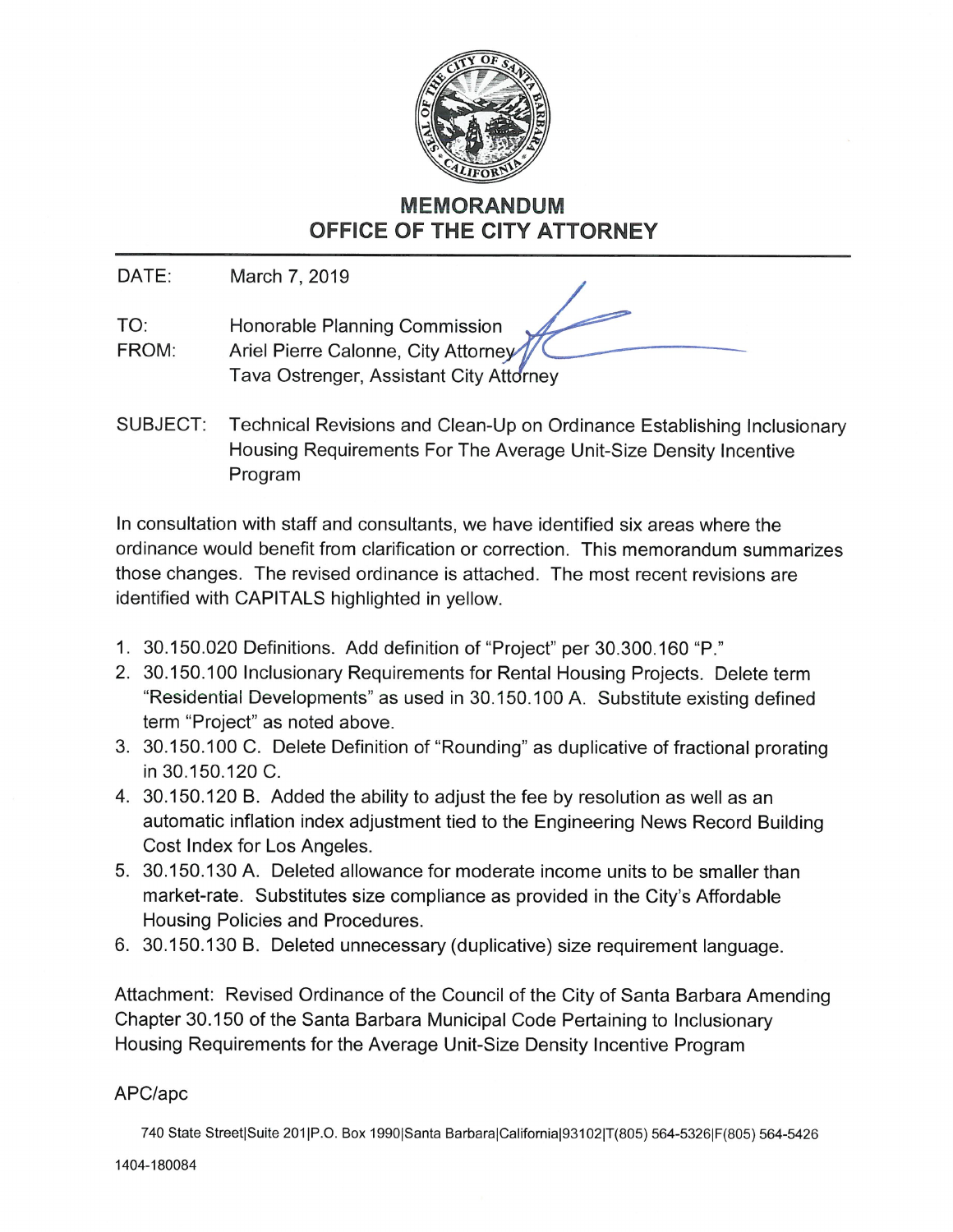## **Chapter 30.150 AVERAGE UNIT-SIZE DENSITY INCENTIVE PROGRAM**

## **30.150.010 Purpose.**

The Average Unit-Size Density Incentive Program carries out a key program directed by the 2011 General Plan. The Program facilitates the construction of smaller housing units by allowing increased density and development standard incentives in selected areas of the City. Housing types that provide housing opportunities to the City's workforce are encouraged and facilitated by the program. The Average Unit-Size Density Incentive Program will be in effect for a trial period of either eight years or until 250 residential units have been constructed in the areas designated for High Density residential [as defined in Subsection 30.150.070.B, High Density] or the Priority Housing Overlay [as defined in Section 30.150.070.C, Priority Housing Overlay], as shown on the City's Average Unit-Size Density Incentive Program Map, whichever occurs earlier.

## **30.150.020 Definitions.**

For purposes of this chapter, the following words or phrases shall have the respective meanings assigned to them in the following definitions unless, in a given instance, the context in which they are used indicates a different meaning:

**Affordable Housing.** Residential units that are sold or rented at values defined as being affordable by the City of Santa Barbara's Affordable Housing Policies and Procedures, as such policies and procedures may be approved by the City Council from time to time.

**Affordable Rent.** The maximum monthly housing payment that may be charged for a Moderate Income Unit, calculated on the basis of 30 percent times 100 percent of the Area Median Income adjusted for family size appropriate for the unit. As used in this chapter, "affordable rent" shall include the total of monthly payments by the tenant for all of the following: (1) use and occupancy of the Moderate Income Unit and land and all facilities associated with the Moderate Income Unit; (2) any additional separately charged fees or service charges assessed by the owner, other than security deposits; (3) an allowance for utilities paid by the tenant as established by the City, including garbage collection, sewer, water, electricity, gas, and other heating, cooking, and refrigeration fuel, but not telephone, internet, or television service; and (4) any other interest, taxes, fees or charges for use of the land or Moderate Income Unit or associated facilities and assessed by a public or private entity other than the owner, and paid by the tenant.

**Area Median Income**. The median household income as provided in Section 50093(c) of the California Health and Safety Code, as it is currently enacted or hereinafter amended.

**Average Unit Size.** The total of the net floor area of each of the residential units in a project and divided by the number of residential units in that project. Common areas not controlled by the occupant of an individual residential unit are excluded from the Average Unit Size.

**Community Benefit Housing.** Residential development that has a public benefit including the following housing types:

- 1. Priority Housing;
- 2. Housing affordable to very low, low, moderate, or middle income households as defined in Chapter 30.160, Inclusionary Housing; and
- 3. Transitional Housing and Supportive Housing.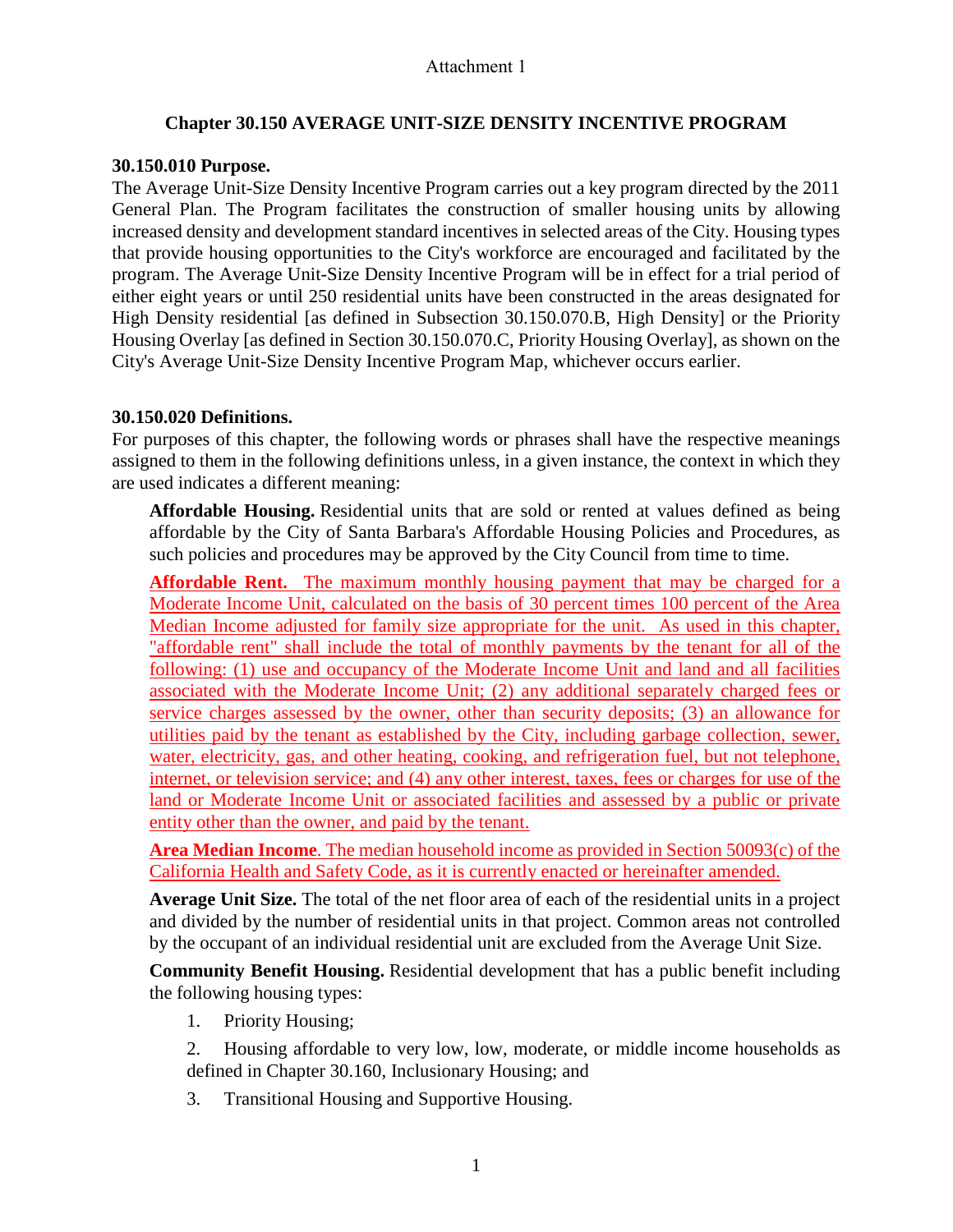**Employer-Sponsored Housing.** Residential units which are developed, owned, maintained, and initially sold or rented to employees of a local Employer (or group of employers) where each residential unit is occupied as a primary residence (as defined by federal income tax law) by a household that includes at least one person who works in the south coast region of Santa Barbara County.

**Household.** One or more persons living together in a single residential unit, with common access to, and common use of, all living areas and all areas and facilities for the preparation and storage of food and who maintain no more than four separate rental agreements for the single residential unit.

**Net Floor Area.** See Section 30.15.070, Measuring Floor Area.

**Limited-Equity Housing Cooperative.** A corporation organized on a cooperative basis that meets the requirements of State Civil Code §817 and which restricts the re-sale price of the cooperative's shares in order to maintain a specified level of affordability to any new shareholder.

**Local Employer.** A person, business, company, corporation or other duly formed legal entity which employs persons whose primary place of employment is located within the South Coast region of Santa Barbara County.

**Market-Rate Unit.** An Ownership Unit or a Rental Housing unit that may be sold or leased at an unrestricted price.

**Moderate-Income Household.** A household whose income does not exceed the moderate income limits applicable to Santa Barbara County as defined in California Health and Safety Code Section 50093 and published annually pursuant to Title 25 of the California Code of Regulations, Section 6932 (or its successor provision) by the California Department of Housing and Community Development. Moderate-Income Households are generally households with incomes between eighty percent (80%) and one hundred twenty percent (120%) of Area Median Income.

**Moderate Income Housing Plan.** A plan for a residential development submitted by an applicant as provided by Section 30.150.130, Moderate Income Housing Plan Processing.

**Moderate Income Unit.** A Rental Housing unit affordable to Moderate-Income Households.

**Ownership Housing.** Housing developed so that individual residential units may be sold separately under the requirements of the State Subdivision Map Act. For purposes of this chapter, a residential unit may be designated as Ownership Housing whether or not it is rented by the owner thereof.

**Priority Housing.** Priority Housing includes the following three categories of housing:

- 1. Employer-Sponsored Housing;
- 2. Limited-Equity Housing Cooperatives; and
- 3. Rental Housing.

**PROJECT. PROJECT SHALL BE DEFINED AS PROVIDED IN SECTION 30.300.160 "P".**

**Rental Housing.** Housing developed and maintained as multiple residential units on the same lot for occupancy by separate households pursuant to a lease or other rental agreements where all residential units are owned exclusively by the same legal entity.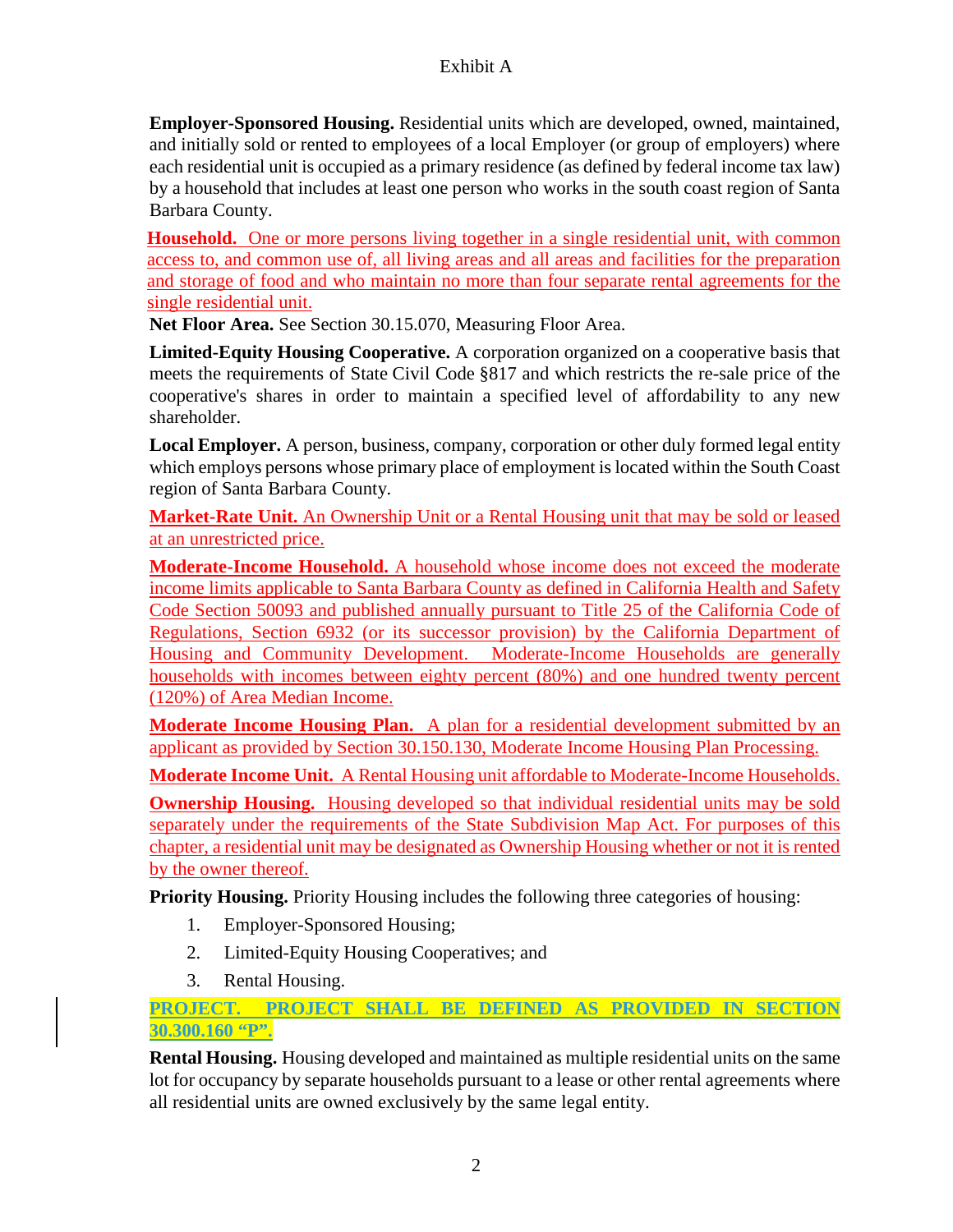#### **30.150.030 Permitted Zones for the Program.**

The Average Unit-Size Density Incentive Program as established herein is a density incentive program available in the following zones of the City: R-M, R-MH, O-R, C-R, C-G, M-C, CO-HV, and CO-CAR zones, as shown on the City of Santa Barbara Average Unit-Size Density Incentive Program Map attached hereto as Exhibit A. The fact that a lot may be subject to an overlay zone does not preclude the application of the Average Unit-Size Density Incentive Program on that lot if the Average Unit-Size Density Incentive Program is otherwise allowed in the base zoning of that lot. Development Projects developed in accordance with the provisions of the Average Unit-Size Density Incentive Program shall comply with the development standards specified in this chapter

#### **30.150.040 Program Duration.**

- A. **Initial Program Period.** The Average Unit-Size Density Incentive Program shall have an initial duration of eight years after the effective date of the ordinance codifying this chapter or until 250 new residential units under this program are constructed (as evidenced by the issuance of a Certificate of Occupancy) within the areas of the City designated for High Density Residential or the Priority Housing overlay (as shown on the City of Santa Barbara Average Unit-Size Density Incentive Program Map attached to this chapter as Exhibit A), whichever occurs sooner.
- B. **Exclusion of Low and Very Low Housing Units.** Housing projects that are affordable to low-income and very low-income households, as defined in the City's Affordable Housing Policies and Procedures, will not count towards the 250-unit Program limit established in subsection A, above.
- C. **Pending Applications.** Any application for new development that is deemed complete prior to the expiration of the Program term established in subsection A, Initial Program Period, above, or the issuance of the certificate of occupancy for the 250th residential unit (whichever occurs sooner) may continue to be processed and potentially approved under the Average Unit-Size Density Incentive Program.

#### **30.150.050 Status of R-M and R-MH Residential Density.**

Notwithstanding the provisions of Chapter 30.20, Residential Zones, for the duration of the Average Unit-Size Density Incentive Program established in Subsection 30.150.040.A, Initial Program Period, the following incentive program is available regarding the residential density of new development projects in zones of the City which otherwise would apply the R-M residential density:

A. **Average Unit-Size Density Incentive Program.** Projects developed in accordance with the provisions of the Average Unit-Size Density Incentive Program established in Section 30.150.070, Average Unit-Size Density Incentives, hereof are exempt from the standard R-M residential density provisions specified in Table 30.20.030.B, Development Standards–Two-Unit and Multi-Unit Zones

**Development of Affordable Housing.** Projects that meet the affordability criteria of the State Density Bonus Law or the City's Affordable Housing Policies and Procedures may continue to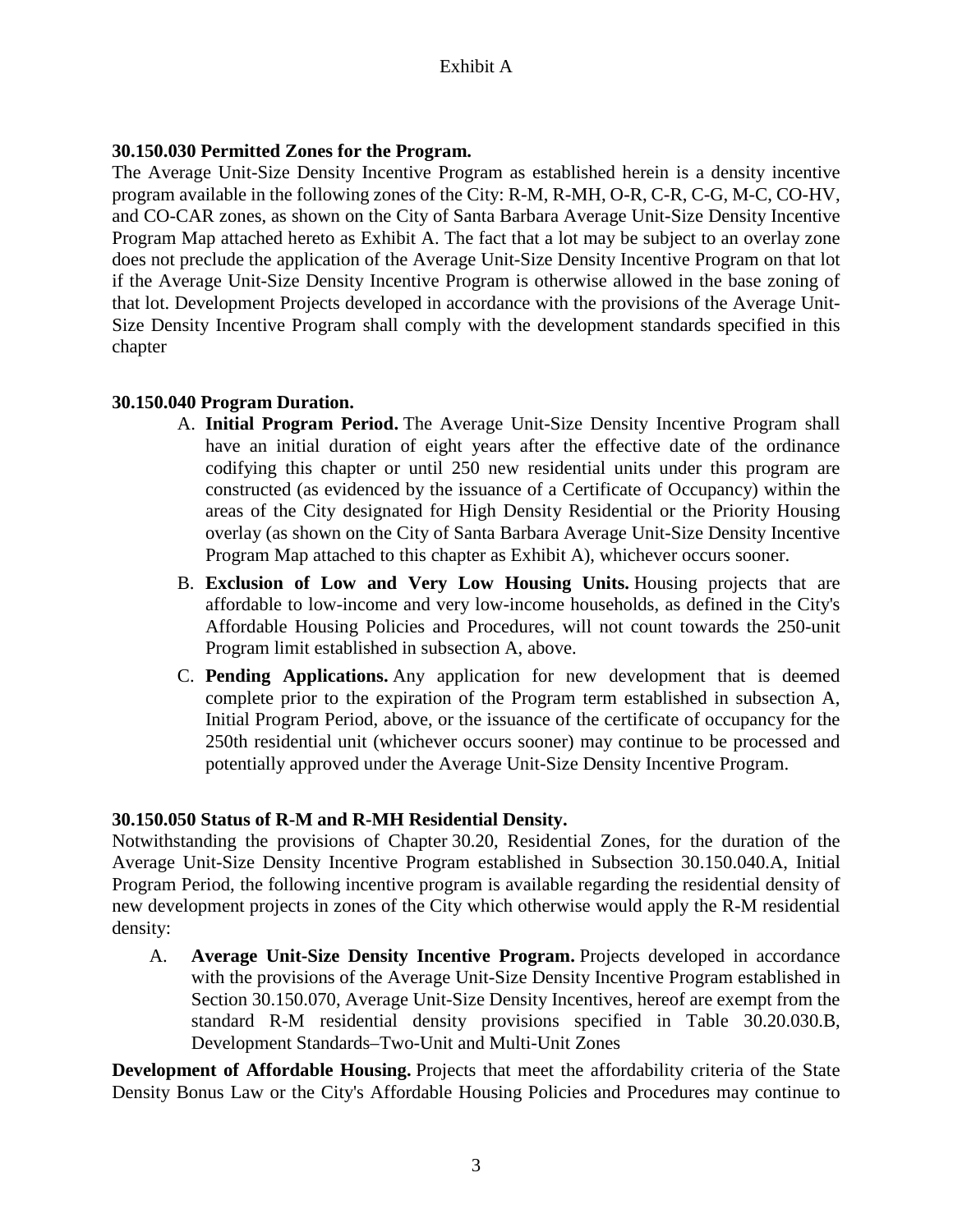propose development pursuant to the density incentives established in Chapter 30.145, Affordable Housing and Density Bonus and Development Incentives.

## **30.150.060 Pre-Application and Concept Review Required.**

- A. **Planning Commission Concept Review.** Concept Review by the Planning Commission pursuant to Section 30.205.040, Concept Review, is required for all rental housing projects proposed in accordance with the provisions of the Average Unit-Size Density Incentive Program when all of the following conditions apply:
	- 1. The project does not require another discretionary approval by the Planning Commission pursuant to any other provision of this Title; and
	- 2. The project site includes a lot with a High Density Residential land use designation or the project is being proposed under the Average Unit-Size Density Incentive Program Priority Housing Overlay; and
	- 3. The project site has a combined net lot area of 15,000 square feet or greater.
- B. **Review by Pre-Application Review Team.** All Average Unit-Size Density Incentive Program projects subject to Planning Commission Concept Review pursuant to subsection A above, shall be reviewed by the Pre-Application Review Team pursuant to Section 30.205.030, Pre-Application Review.
- C. **Initial Concept Review by Design Review Body.** Initial Concept Review by the appropriate Design Review body shall occur prior to Concept Review by the Planning Commission. The aApplicant may elect to have additional Concept Reviews by the appropriate Design Review body, prior to the review by the Planning Commission.
- D. **Pre-Application Review Team Report.** Prior to their review, the Planning Commission shall receive a written report from the Pre-Application Review Team concerning the proposed design and improvement of the project and the project's consistency with the City's General Plan.
- E. **Planning Commission Comment and Recommendations.** The Planning Commission shall provide comment and recommendation by majority vote regarding the proposed design and improvement of the project and the project's consistency with the City's General Plan. The Planning Commission comments and recommendations are intended for use by the applicable Design Review body in their deliberations.
- F. **Communication to Design Review Body.** Following the Planning Commission review hearing, the Community Development Department staff shall communicate the Planning Commission's comments and recommendations to the applicable Design Review body.
- G. **Additional Planning Commission Review.** If a project is subject to Planning Commission Concept Review pursuant to this section, the Historic Landmarks Commission cannot elect to refer the project to the Planning Commission pursuant to Section 22.22.133 of the Santa Barbara Municipal Code, and the Architectural Board of Review cannot elect to refer the project to the Planning Commission pursuant to Section 22.68.050 of the Santa Barbara Municipal Code. However, the project aApplicant may request an additional concept review of the project by the Planning Commission.

## **30.150.070 Average Unit-Size Density Incentives.**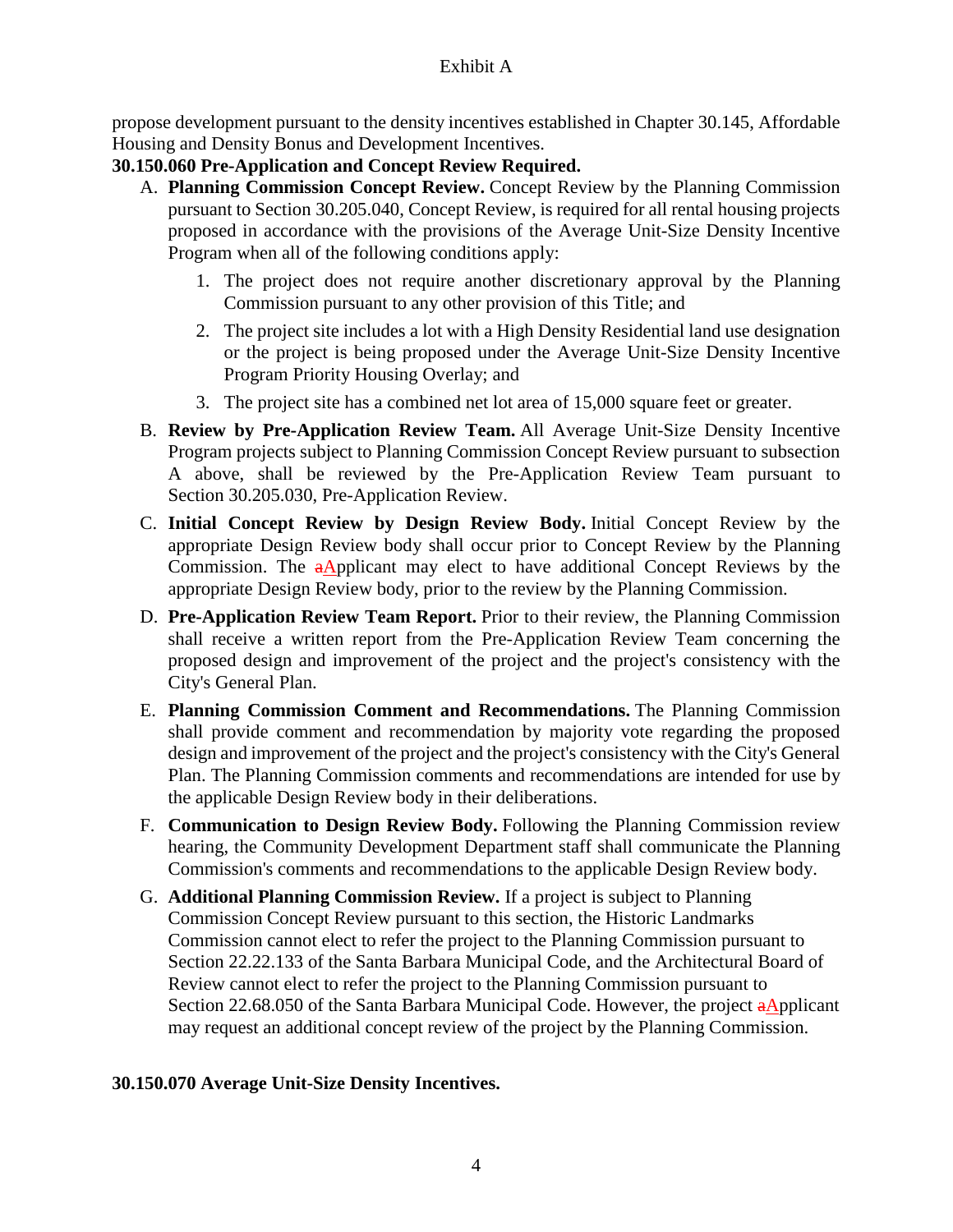The Average Unit-Size Density Incentive Program offers project aApplicants residential unit density incentives as alternatives to the base residential densities specified for the particular City zones in which the program is available. The Average Unit-Size Density Incentive Program consists of three density tiers which may apply based upon the City's General Plan land use designation for the lot and the nature of the development being proposed as follows:

- A. **Medium-High Density.** The Medium-High density tier applies to those lots with a City General Plan land use designation of Medium High Density Residential. The Medium-High density tier allows the development of projects at residential densities ranging from 15 to 27 residential units per acre. The maximum average unit size within the Medium-High density tier varies from 1,450 square feet of floor area to 905 square feet of floor area, depending upon the number of units per acre being developed, as specified in the Average Unit-Size Density Incentive Program Table attached to this chapter as Exhibit B and incorporated by this reference as though fully set forth herein.
- B. **High Density.** The High Density tier applies to those lots with a City General Plan land use designation of High Density Residential. The High Density tier allows the development of projects at residential densities ranging from 28 to 36 residential units per acre. The maximum average unit size within the High Density tier varies from 1,245 square feet of floor area to 970 square feet of floor area, depending upon the number of units per acre being developed, as specified in the Average Unit-Size Density Incentive Program Table attached to this chapter as Exhibit B.
- C. **Priority Housing Overlay.** The Priority Housing Overlay applies to lots within the City with a City General Plan land use designation of High Density Residential and lots zoned M-C (regardless of the General Plan land use designation) as shown on the City of Santa Barbara Average Unit-Size Density Incentive Program Map attached to this chapter as Exhibit A. The Priority Housing Overlay allows the development of projects at residential densities ranging from 37 to 63 residential units per acre. The maximum average unit size within the Priority Housing Overlay varies from 970 square feet of floor area to 811 square feet of floor area, depending upon the number of units per acre being developed, as specified in the Average Unit-Size Density Incentive Program Table attached to this chapter as Exhibit B. The Priority Housing Overlay is only available for Rental Housing, Employer-Sponsored Housing, or Limited-Equity Housing Cooperative. A project developed under the Priority Housing Overlay may have a mixture of Priority Housing categories (i.e., a portion of the project may be Rental Housing while another portion of the project may be Employer-Sponsored housing).
- D. **Process to Establish Priority Housing.** For the purposes of this chapter, the different forms of Priority Housing shall be established in the following manner:
	- 1. *Employer-Sponsored Housing.* In order to qualify for the density incentives allowed under the Average Unit-Size Density Incentive Program, the aApplicant for a proposed Employer-Sponsored Housing project should typically propose a project which contains a range of residential unit sizes and which offers a range of rents or purchase prices, some of which are affordable to a household earning 200% of the Area Median Income or less at the time of the initial occupancy of the project. The owner of an approved Employer-Sponsored Housing project must record a written instrument against the real property, in a form acceptable to the City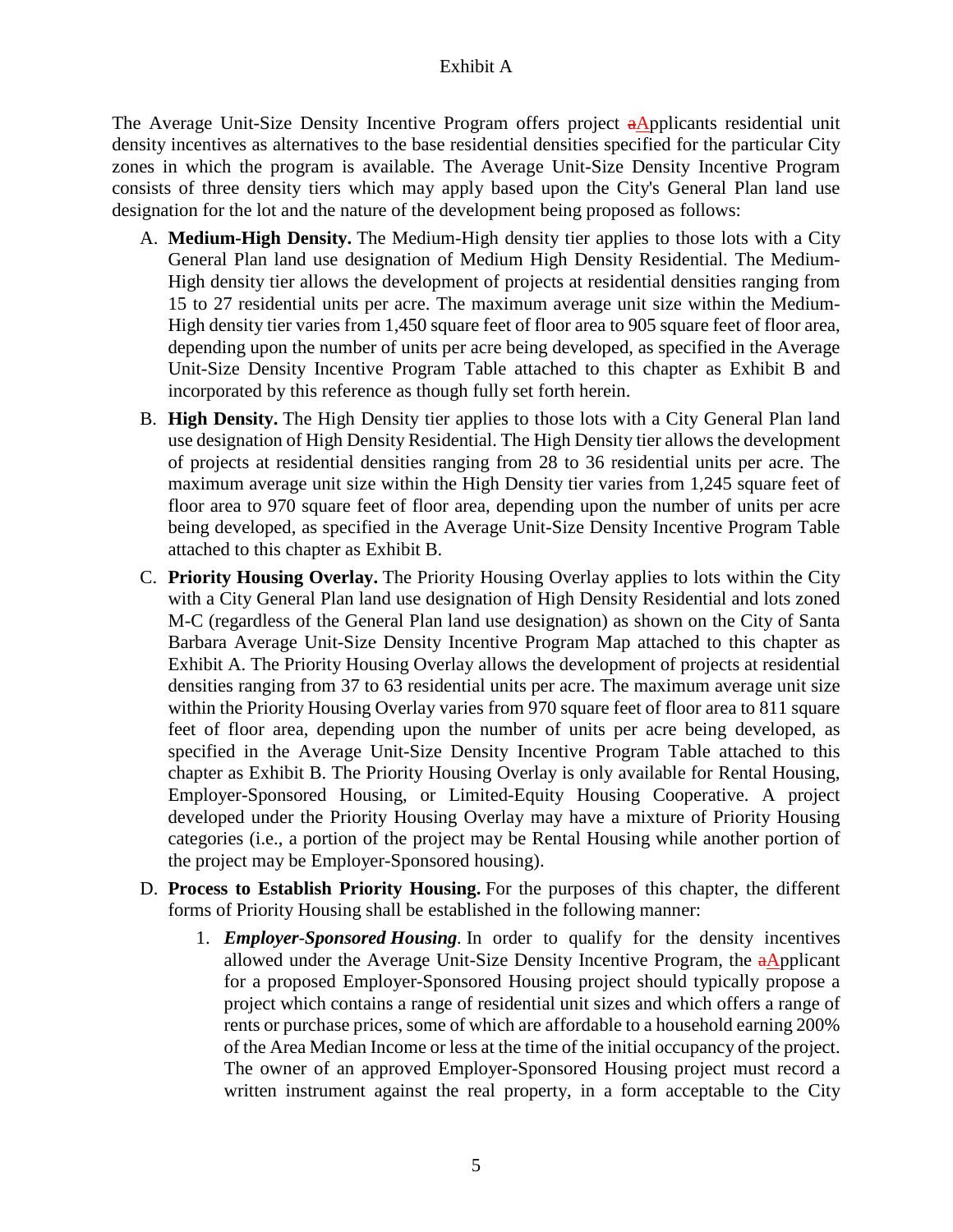Attorney, by which the employer sponsor(s) that owns the real property agrees to limit the occupancy of each residential unit to a household who occupies the unit as their primary residence and which includes at least one person who is primarily employed at a place of employment located within the south coast region of Santa Barbara County for as long as the property is developed and maintained at the incentive densities.

- 2. *Limited-Equity Housing Cooperative.* In order to qualify for the density incentives provided under the Average Unit-Size Density Program, all of the residential units within the Limited-Equity Housing Cooperative must be affordable to households earning up to 250% of the Area Median Income measured at the time of purchase, as affordability is defined in the City's Affordable Housing Policies and Procedures, and a covenant containing this requirement (in a form acceptable to the City Attorney) shall be recorded against the real property to this effect.
- 3. *Rental Housing.* In order to qualify for the Priority Housing Overlay density incentives allowed under the Average Unit-Size Density Incentive Program, the owner of real property developed with Rental Housing must record a written covenant, in a form acceptable to the City Attorney, by which the owner agrees to maintain the rental housing use for as long as the property is developed and maintained at the incentive densities provided for in this chapter.
- E. **Residential Unit Sizes.** The unit sizes shown in the Average Unit-Size Density Incentive Program Table are the maximum average residential unit sizes allowed for the corresponding residential densities specified in the applicable density tier. Projects may be developed under the Average Unit-Size Density Incentive Program at a residential density that is greater than the base density for the zone in which the lot is located, but at a residential density that is less than the density range specified in the density tier assigned to the lot by its City General Plan land use designation. However, the average unit size of any project that is developed at a residential density which exceeds the base density for the zone in which the lot is located through the application of the Average Unit-Size Density Incentive Program may not exceed the maximum average unit size for the applicable residential density tier as specified in the Average Unit-Size Density Incentive Program Table attached to this chapter as Exhibit B.

#### **30.150.080 Average Unit Size and Inclusionary Housing Requirements for Ownership Housing Projects.**

If an Ownership Unit project is developed in accordance with the Average Unit-Size Density Incentive Program of this chapter it shall comply with the City's Inclusionary Housing Ordinance (Chapter 30.160), and if the owner of the Ownership Unit project elects to provide the inclusionary units on-site as part of the **Ownership Unit** project (as opposed to paying the allowed in-lieu fee allowed by Chapter 30.160), the increased number of residential units to which the owner is entitled under Chapter 30.160 shall also comply with the maximum average unit size for the base density of the project under the Average Unit-Size Density Incentive Program.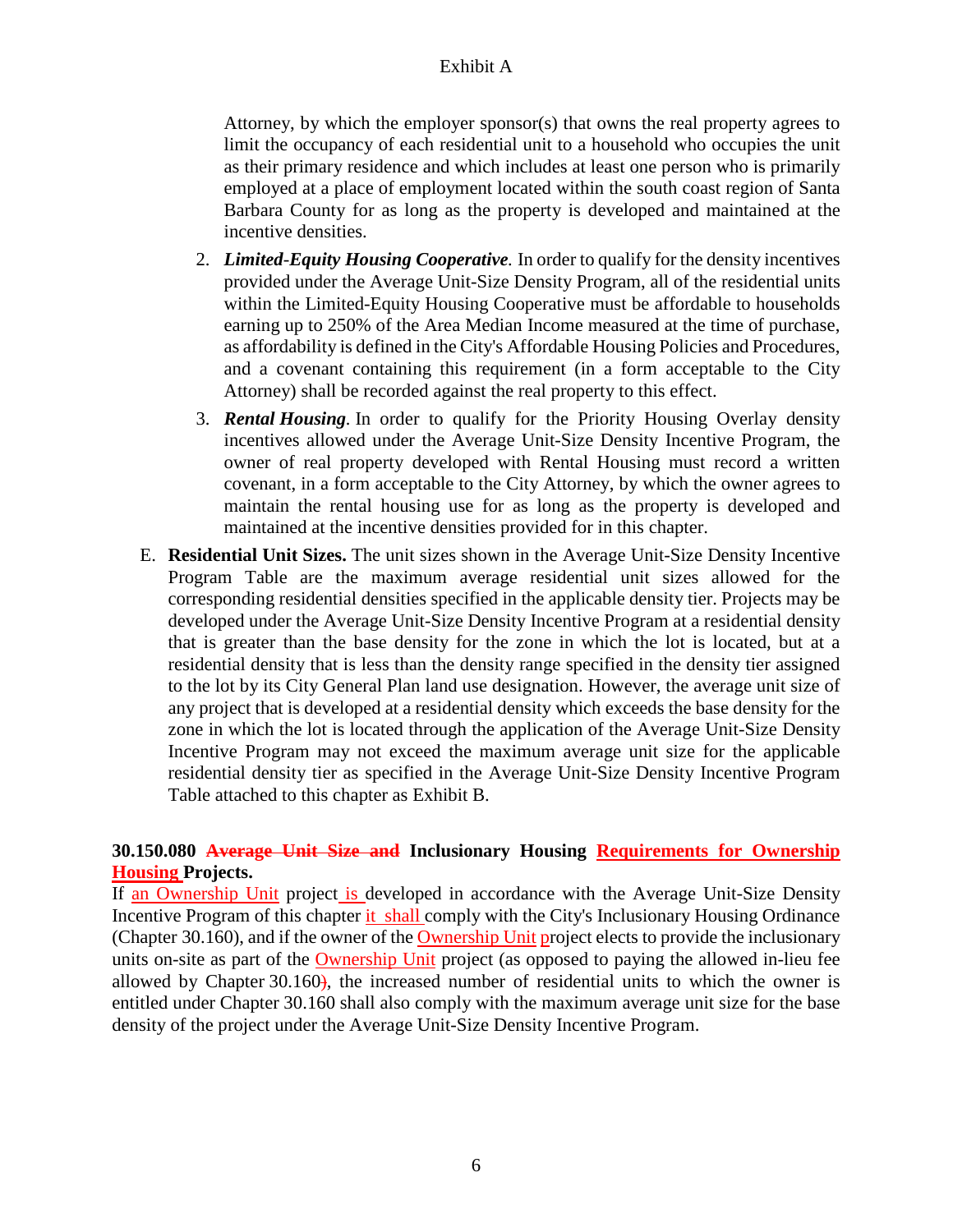## **30.150.090 Additional Development Incentives.**

- A. **Development Standards Generally.** In order to further encourage the development of projects in accordance with the provisions of this Average Unit-Size Density Incentive Program, the development standards listed in this section are allowed for those projects developed and maintained in accordance with the Average Unit-Size Density Incentive Program. Except as otherwise specified in this section, projects developed in accordance with the provisions of the Average Unit-Size Density Incentive Program shall otherwise comply with the development standards applicable to the applicable zone in which the lot is located.
- B. **Market Rate Ownership Projects Within the Upper State Street Area (USS) Overlay Zone.** Projects developed with market rate ownership units, on lots with a City General Plan land use designation of Medium-High Density, and within the Upper State Street Area (USS) Overlay Zone, shall comply with Upper State Street Area (USS) Overlay Zone development standards as required by Chapter 30.85.
- C. **Maximum Height.** Projects developed and maintained in accordance with the Average Unit-Size Density Incentive Program shall conform to the maximum height standards specified within the zone in which the lot is located.
- D. **Maximum Floor Area.** Average Unit-Size Density Incentive Program projects in the USS Overlay Zone are not subject to the USS Overlay Zone Maximum Floor Area limitations of Chapter 30.85, except, that projects developed with market rate ownership units on lots with a City General Plan land use designation of Medium-High Density and located within the USS Overlay Zone shall comply with USS Overlay Zone Maximum Floor Area limitations of Chapter 30.85.
- E. **Setbacks.** Projects developed and maintained in accordance with the Average Unit-Size Density Incentive Program shall observe the following setback standards:
	- 1. O-R, C-R, C-G, and M-C Zones and the USS Overlay Zone. Projects developed in accordance with the Average Unit-Size Density Incentive Program in the O-R, C-R, C-G, and M-C Zones and the USS Overlay Zone shall observe the following setback standards:
		- a. *Front Setback.*
			- i. State Street and First Blocks of Cross Streets. Projects on lots fronting State Street between Montecito Street and Sola Street, and lots fronting the first block east or west of State Street on streets that cross State Street between and including Montecito Street and Sola Street, shall not be required to provide a front setback.
			- ii. Nonresidentially-Zoned Lots Subject to the USS Overlay Zone. Projects developed on non-residentially-zoned lots within the USS Overlay Zone shall observe a front setback of 10 feet; provided, however, that projects on nonresidentially zoned lots in the Medium-High Density designation and developed with market rate ownership units shall observe the front setback standards of the USS Overlay Zone required by Chapter 30.85.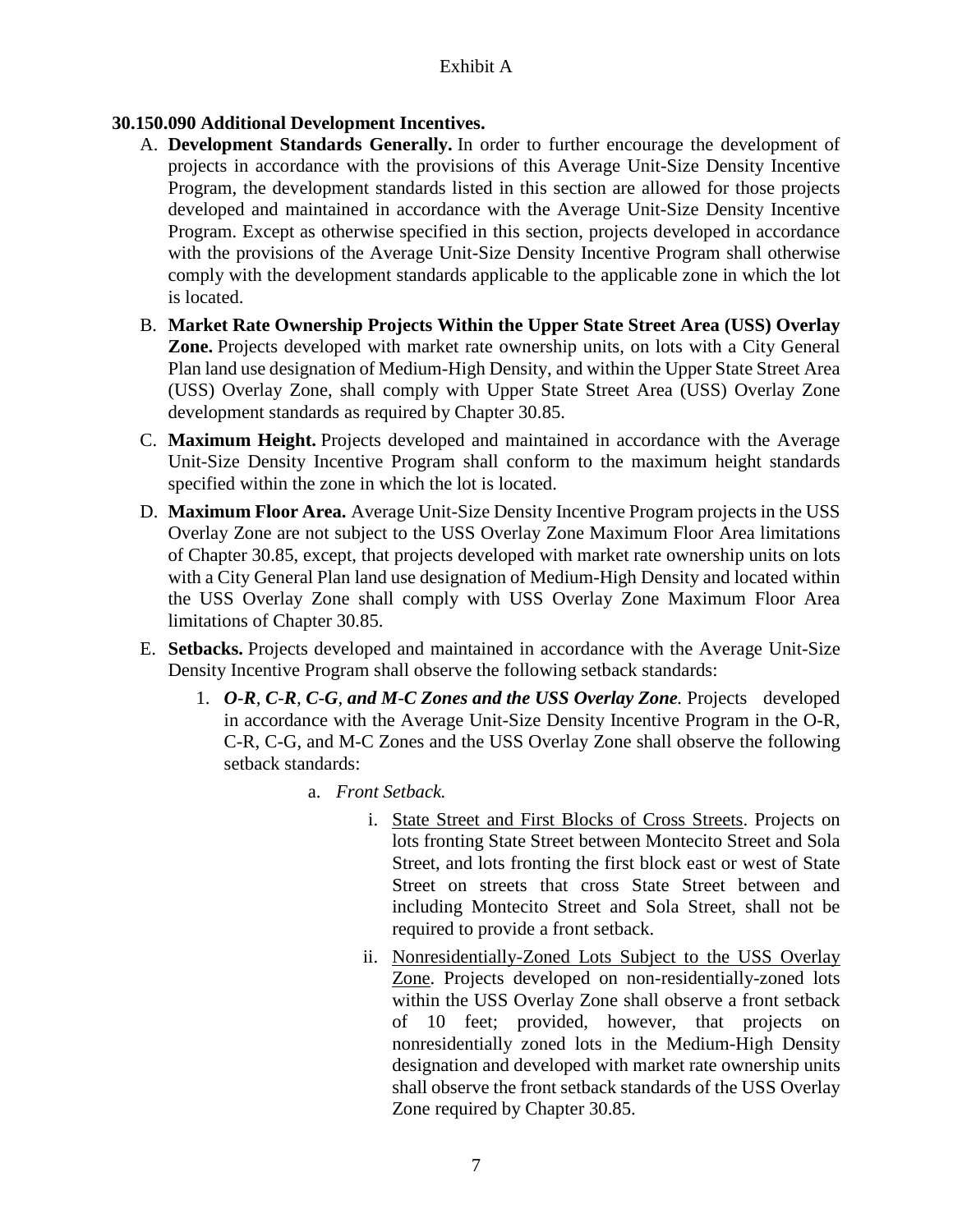- iii. All Other Lots. Projects on lots that do not front on the streets specified in Subparagraph 30.150.090.E.1.a.i, State Street and First Blocks of Cross Streets, shall observe the following front setback standard:
	- 1. A uniform front setback of five feet shall be provided except where that portion of the structure which intrudes into the required five-foot front setback is appropriately balanced with a front setback area that exceeds the minimum five-foot front setback. The additional compensating setback area shall be in the front yard, and not located farther from the adjacent front lot line than one half of the depth of the lot.
- b. *Interior Setback Adjacent to Nonresidential Zone.* No interior setback is required for those projects adjacent to a nonresidential zone; provided, however, that projects on nonresidentially-zoned lots in the Medium-High Density designation within the USS Overlay Zone and developed with market rate ownership units shall observe the interior setback standards required by the applicable zone.
- c. *Interior Setback Adjacent to Residential Zone.* A uniform interior setback of six feet shall be provided except for those projects where that portion of the structure which intrudes into the required six foot interior setback is appropriately balanced with an interior setback area that exceeds the minimum six foot interior setback; provided, however, that projects developed on non-residentially-zoned lots in the Medium-High Density designation within the USS Overlay Zone and developed with market rate ownership units shall observe the interior setback standards required by the applicable zone.
- 2. *R-M and R-MH Zones.* Projects on lots developed in accordance with the Average Unit-Size Density Incentive Program in the R-M and R-MH Zones, except for market rate ownership projects within the USS Overlay Zone, shall observe the same setbacks as the R-M and R-MH Zones.
- 3. *CO-HV and CO-CAR Zones.* Lots developed in accordance with the Average Unit-Size Density Incentive Program in the CO-HV and CO-CAR Zones shall observe the setback standards required by the applicable zone
- F. **Parking.** As an alternative to the residential parking requirements specified in Chapter 30.175, Parking Regulations, projects developed under the Average Unit-Size Density Incentive Program may observe the following residential parking requirements; provided, however, that projects on lots in the Medium-High Density designation subject to the USS Overlay Zone and developed with market rate ownership units shall observe the parking requirements required by the applicable zone:
	- **1.** *Studio, One-Bedroom, and Two-Bedroom Residential Units.* A minimum of one parking space shall be provided for each residential unit. The parking spaces may be covered, uncovered, or a combination of both.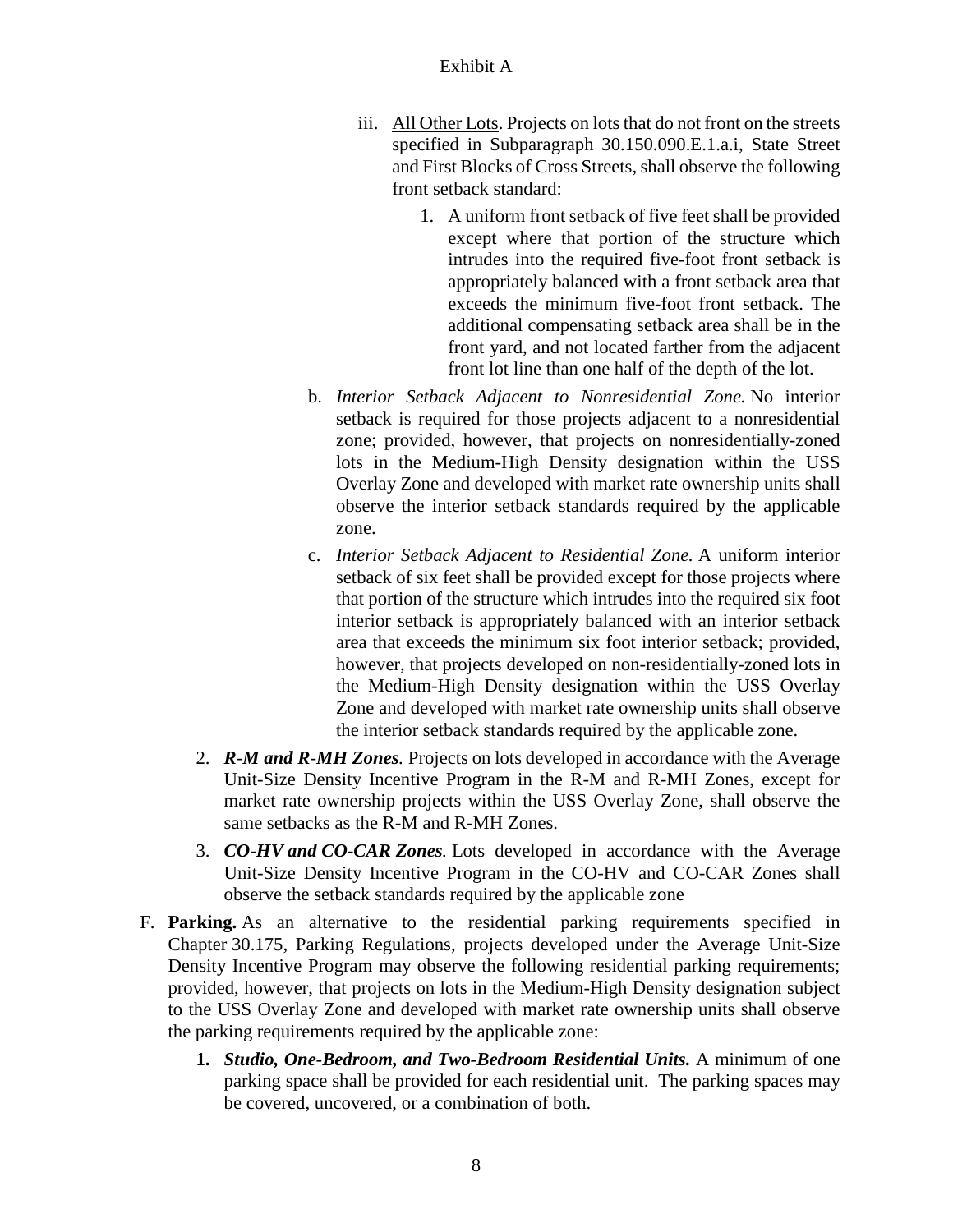- **2.** *Three or More Bedroom Residential Units.*
	- a. *Lots Outside Central Business District*. A minimum of two automobile parking spaces shall be provided for each residential unit with three or more bedrooms on a lot that is located outside of the Central Business District as such district is delineated in Figure 30.175.050.B.
	- b. *Lots Within the Central Business District.* A minimum of one automobile parking space shall be provided for each residential unit with three or more bedrooms on a lot that is located within the Central Business District. The parking spaces may be covered, uncovered, or a combination of both.
- **3.** *Parking Reductions.* Except for the parking reductions provided pursuant to Subsection 30.175.050.A, for development in which 100 percent of the units are developed as rental units affordable to very low or low income households, or Senior Housing, residential units developed under this Chapter shall not qualify for any additional Parking Exceptions or Reductions pursuant to Chapter 30.175, Parking Regulations.
- **4.** *Bicycle Parking.* A minimum of one covered and secured bicycle parking space shall be provided for each residential unit.
- **5.** *Guest Parking.* Guest parking is not required.
- **6.** *Other Parking Regulations.* Other than the number of required off-street parking spaces pursuant to Table 30.175.040, Required Off-Street Parking Spaces, projects developed under this Chapter shall observe all of the parking standards specified in Chapter 30.175, Parking Regulations.
- G. **Open Yard.** Projects developed in accordance with the Average Unit-Size Density Incentive Program shall provide open yard as follows:
	- 1. *Residential Zones.* Projects in residential zones shall provide the open yard requirements specified by Section 30.140.140, Open Yards.
	- 2. *Nonresidential Zones.*
		- a. Projects in nonresidential zones, in the Medium-High Density designation, within USS Overlay Zone, and developed with market rate ownership units shall provide the Open Yard requirements specified by Section 30.140.140, Open Yards.
		- b. All other projects in nonresidential zones shall provide open yard as follows:
			- i. Private open yard, pursuant to Subsection 30.140.140.C.2, Open Yards; and
			- ii. On lots developed with four or more residential units, one additional area, located on grade or on a roof deck, is required with minimum dimensions of 15 feet long and 15 feet wide for use as a common open yard accessible to all residential units on the lot.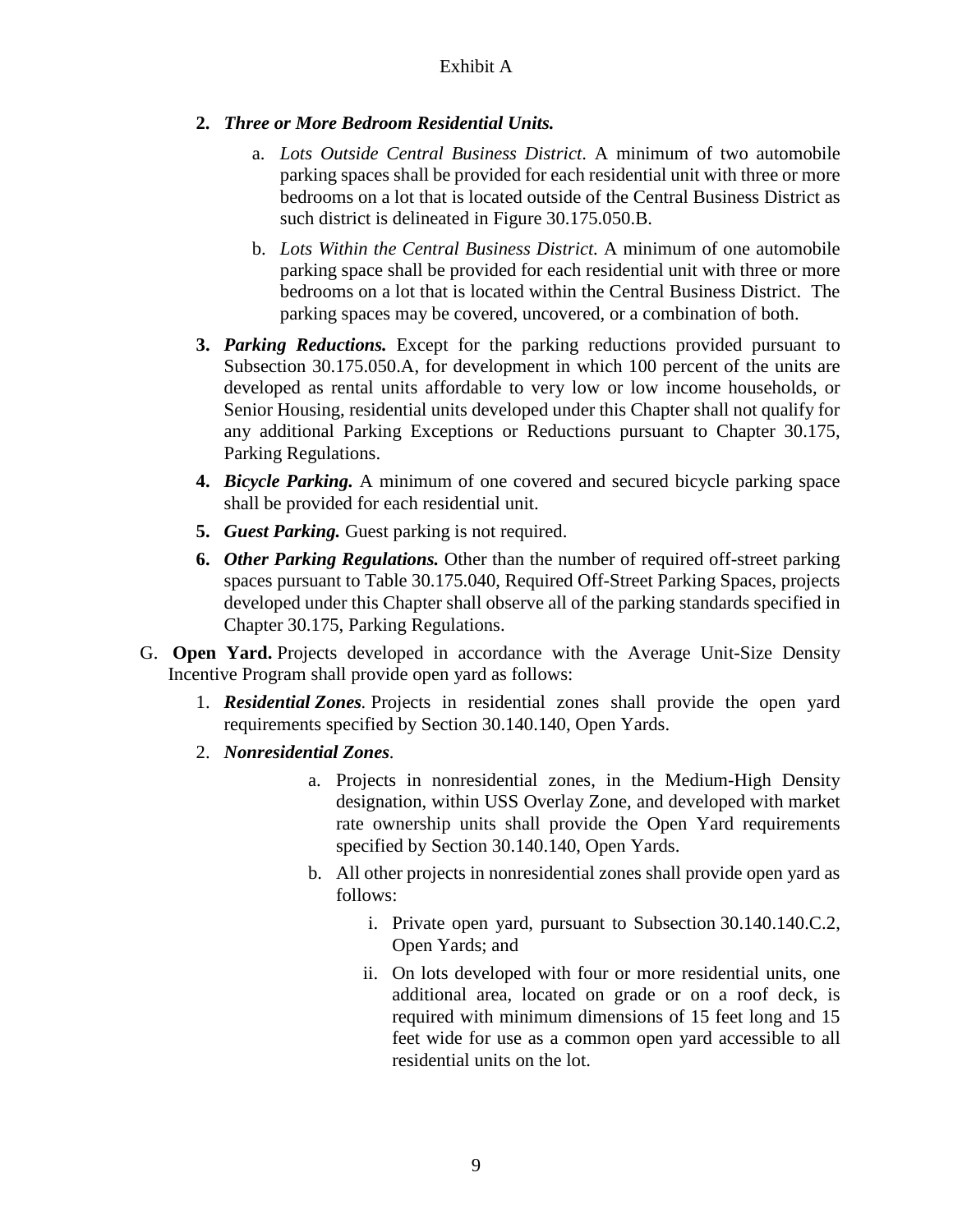- iii. An Alternative Open Yard Design that meets the following standards is allowed to replace i and ii above.
	- 1. Minimum Area: 15% of the net lot area located on the ground or on decks of any height, or on any floor of the building or structure;
	- 2. Standards and Location: Except those for private open yards, all open yard standards and location requirements, pursuant to Section 30.140.140.D and E,, Open Yards, are met; and
	- 3. Common Open Yard Area. At least one area with a minimum dimension of 20 feet long and 20 feet wide, located on the ground or on decks of any height, or on any floor of the building or structure, that is accessible to all units for use as a common open yard area is provided.

## **30.150.100 Inclusionary Requirements for Rental Housing Projects.**

## A. **General Requirements**

- 1. *Developments of Ten or More Units.* For all Residential DevelopmentsPROJECTS of ten or more residential Rental Housing units, at least 10 percent of the total units on-site shall be constructed and offered at an Affordable Rent as Inclusionary Units restricted for occupancy at Moderate Income to be occupied by Moderate-Income Households as specified herein. Existing residential units that are to be retained shall be included in the number of units in the Residential Development **PROJECT** for purposes of calculating the number of Inclusionary Units required under this Section.
- 2. *Developments of Less Than Ten Units But More Than One Unit – Payment of an In-Lieu Fee.* For all Residential DevelopmentsPROJECTS with fewer than ten and more than one Rental Housing unit, the Applicant shall pay to the City an In-Lieu Fee equal to an amount specified by Subsection 30.150.120, Calculation of In-Lieu Fee.
- B. **Density Bonus Units.** Any additional Rental Housing units authorized and approved as a density bonus under the State Density Bonus law or the City's Affordable Housing Policies and Procedures shall not be counted in determining the required number of Moderate Income Units.

## C. **Rounding.** See Section 30.15.050, Fractions.

D.C. **Rent Limits for Average Unit-Size Density Program Inclusionary Moderate Income Units.** Average Unit-Size Density Program Inclusionary Moderate Income Units shall be restricted for rent at an Affordable Rent for Moderate-Income Households. Nothing herein shall preclude an Applicant/owner from voluntarily agreeing to restrict the Moderate Income Units for rent to very-low or low income households at the target incomes specified for such income categories in the City's Affordable Housing Policies and Procedures.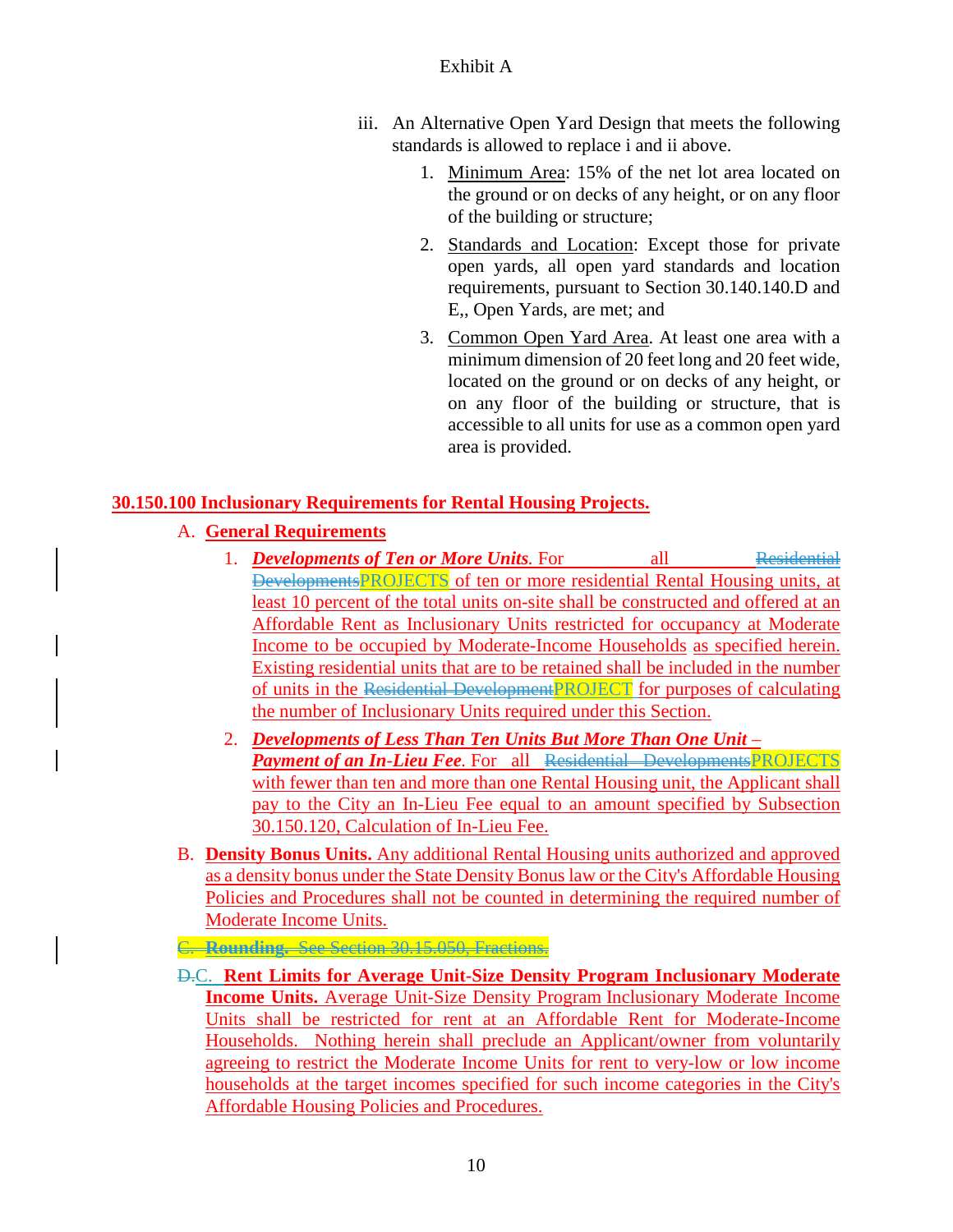E.D. **Average Unit-Size Density Program Inclusionary Moderate Income Housing Plan Requirement.** Every Average Unit-Size Density Program Inclusionary Rental Housing development subject to the requirements of Subsection 30.150.100.A.1 shall include a Moderate Income Housing Plan that meets the standards of Section 30.150.130 as part of the building permit application submittal. No application for a building permit may be issued until a Moderate Income Housing Plan is submitted to and approved by the Community Development Director as being complete. The Community Development Director may require additional information reasonably necessary to clarify and supplement the application or determine the consistency of the proposed Moderate Income Housing Plan with the requirements of this Chapter.

## **30.150.120 In-Lieu Fees.**

- A. **Payment of In-Lieu Fee to City.** All in-lieu fees paid under this Section 30.150.120 shall be deposited into the City's Affordable Housing Inclusionary Fund as provided for in Section 30.160.130 Affordable Housing Inclusionary Fund.
- B. **Calculation of In-Lieu Fee.** The in-lieu fee shall be **SET** in AT an INITIAL amount equal to \$25.00 per square foot based on the net floor area of each Average- Unit Size Density Incentive Program rental unit. THE IN-LIEU FEE SHALL BE EVALUATED ANNUALLY AND ADJUSTED BY NO LESS THAN ENGINEERING NEWS RECORD (ENR) BUILDING COST INDEX FOR LOS ANGELES.
- C. **Prorating.** If the calculation for the required number of Moderate Income Units as provided in Section 30.150.100, Inclusionary Requirements, results in a fraction of a unit, the amount of in-lieu fee for such fractional unit shall be determined by multiplying the in-lieu fee by the fraction of a unit.
- D. **Timing of Payment of In-Lieu Fee.** The in-lieu fees shall be paid to the City prior to the issuance of a Certificate of Occupancy.

#### **30.150.130 Moderate Income Housing Standards**.

Moderate Income Units required to be constructed by this chapter shall conform to the following standards:

- A. **Design**. Moderate Income Units shall be dispersed evenly throughout a project and shall be comparable in construction quality and exterior design to the Market-Rate Units constructed as part of the development. THE SIZE OF MODERATE INCOME UNITS SHALL BE DETERMINED IN ACCORDANCE WITH THE CITY'S AFFORDABLE HOUSING POLICIES AND PROCEDURES. Moderate Income Units may be smaller in aggregate size and may have different interior finishes and features than Market-Rate Units so long as the interior features are durable, of good quality and consistent with contemporary standards for new housing.
- B. **Bedrooms and Bathrooms**. The average number of bedrooms in the Moderate Income Units shall equal or exceed the average number of bedrooms in the Market-Rate Units of the development. Inclusionary units shall generally have at least one and one-half bathrooms and three bedroom units shall have at least two bathrooms. However, the required number of bathrooms shall not be greater than the number of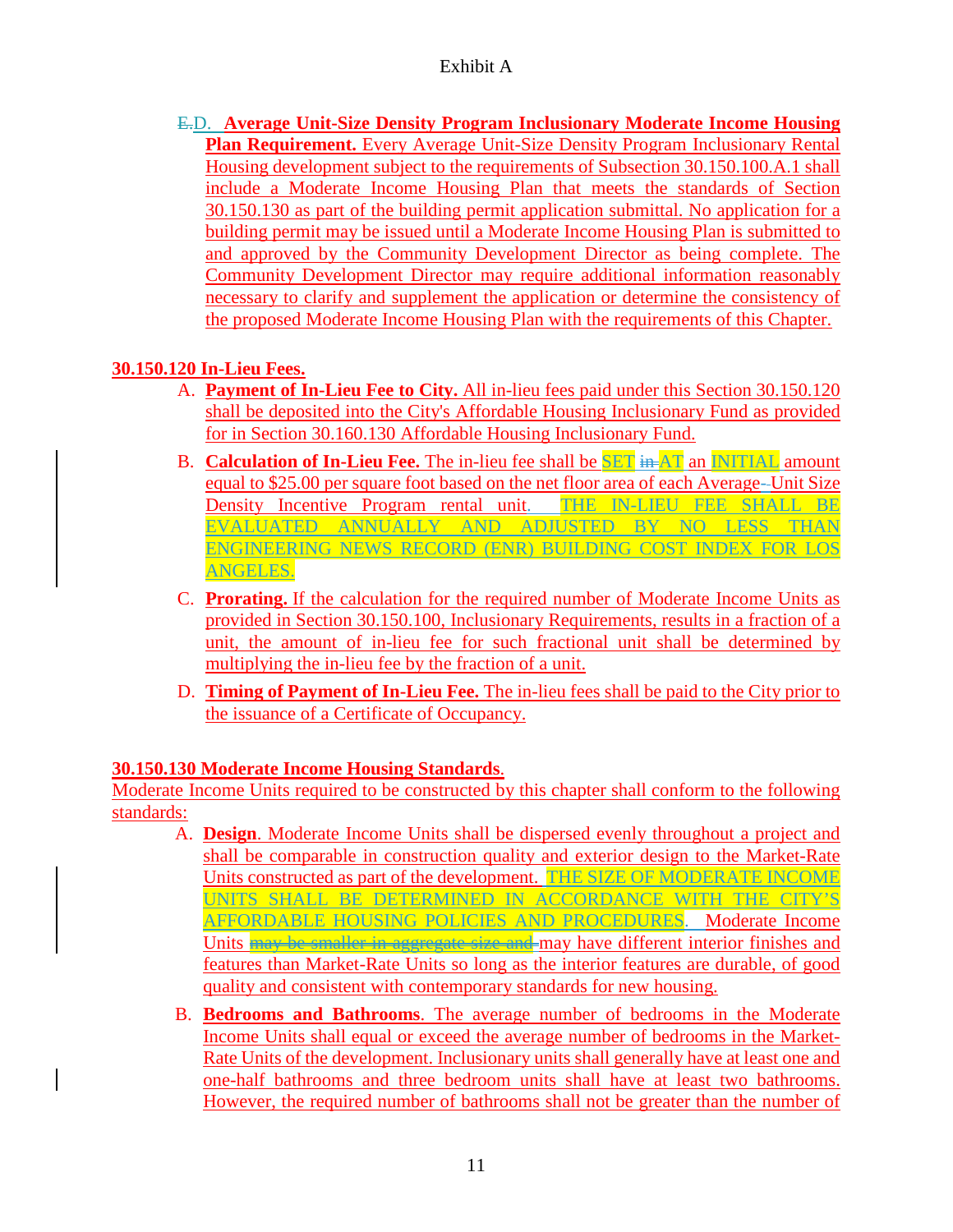bathrooms in the Market-Rate Units. The minimum unit size of each Moderate In Unit shall be equal or exceed the Market-Rate Unit size with an equivalent bedroom count and be in conformance with the City's Affordable Housing Policies and Procedures.

- C. **Timing of Construction**. All Moderate Income Units shall be constructed and occupied concurrently with or prior to the construction and occupancy of Market-Rate Units of the development. In phased developments, Moderate Income Units may be constructed and occupied in proportion to the number of units in each phase of the residential development.
- D. **Duration of Affordability Requirement**. Moderate-Income Units built under this Chapter shall be legally restricted to occupancy by Moderate-Income Households for at least ninety years, pursuant to and in conformance with the City's Affordable Housing Policies and Procedures.

#### **30.150.140 Moderate Income Housing Plan Processing.**

- A. **Generally**. The submittal of a Moderate Income Housing Plan and recordation of an approved City affordability control covenant shall be a precondition on the City issuance of a building permit.
- B. **Required Plan Elements.** A Moderate Income Housing Plan shall include the following elements or submittal requirements:
	- 1. The number, location, structure (attached, semi-attached, or detached), and size of the proposed Market-Rate and Moderate Income Units and the basis for calculating the number of Moderate Income Units;
	- 2. A floor or site plan depicting the location of the Moderate Income Units and the Market-Rate Units;
	- 3. The income levels to which each Moderate Income Unit will be made affordable;
	- 4. The methods to be used to advertise the availability of the Moderate Income Units and select the eligible tenants, including preference to be given, if any, to Applicants who live or work in the City in conformance with the City's Affordable Housing Policies and Procedures;
	- 5. For phased Development, a phasing plan that provides for the timely development of the number of Moderate Income Units proportionate to each proposed phase of development as required by paragraph 30.150.130.C, Timing of Construction; and
	- 6. Any other information reasonably requested by the Community Development Director to assist with evaluation of the Plan under the standards of this Chapter.
- C. **Affordability Control Covenants**. Prior to issuance of a building permit, the City affordability control covenant shall be approved and executed by the Community Development Director, executed by the Applicant/Owners, and recorded against the title of any Rental Housing project that includes one or more Moderate Income Units.